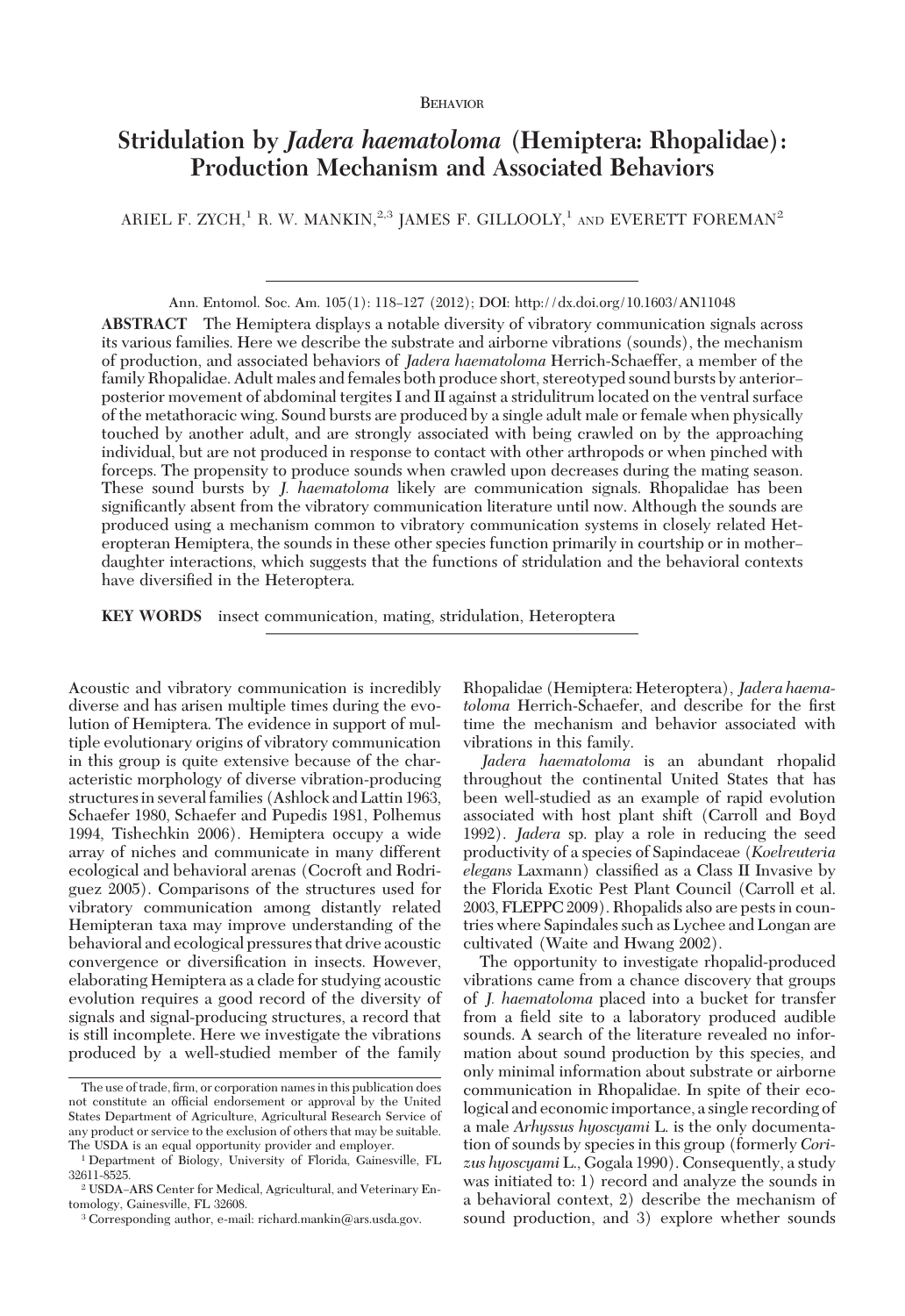produced may be used for communication among members of the same species or as aposematic threats to potential predators.

The body parts used by other closely-related Hemiptera to produce vibrations provide clues to the mechanism that may be used by *J. haematoloma.* Rhopalidae lies within the infra-order Pentatomomorpha, a diverse group that includes Lygaeidae, Pentatomidae, Coreidae and other families with species known to communicate through vibrations (Henry 1997). In the Pentatomomorpha, a tergal plate formed by the fusion of abdominal tergites I and II commonly is associated with vibratory communication that may be used in Rhopalidae (reviewed by Virant-Doberlet and Cokl 2004, Gogala 2006). Two mechanisms of the tergal plate have been proposed as the vibrational mechanism. The first is as a plectrum used in conjunction with a wing stridulitrum (Leston et al. 1954, Ashlock and Lattin 1963, Schuh and Slater 1995). The second is as a "tymbal"; a bi-stable plate that pops in and out of two stable configurations, similar to that used by cicadas and planthoppers (Gogala et al. 1974, Gogala 2006). The tymbal mechanism was first hypothesized for Cydnidae, where Gogala 2006 and colleagues (showed that wax application between tergites I and II silenced low-frequency signals. Subsequent replications of this technique have turned up conßicting results [Lawson and Chu 1971, Numata et al. 1989]). Other vibrations in Pentatomomorpha have been attributed to a tymbal mechanism without direct observation or manipulation of the tergum (Schaefer 1980, Virant-Doberlet and Čokl 2004). Using *J. haematoloma,* it is possible to address not only the persistence of tergal plate involvement in sound production in Pentatomomorpha, but also determine whether it functions as a tymbal or a plectrum.

Before the sounds and sound-associated morphology described in this report could be contributed to the body of literature on the diversity of insect signals, it was important to distinguish between random or incidental sounds and those that may serve a role in communication. To disprove that sounds are produced randomly, we filmed interactions and then asked whether sounds were associated with specific behaviors and participants. We then identified intraand inter-specific interactions that may play a role in communication, such as a defensive response to predator threats (Masters 1979) or as an attractive signal to conspecifics (Wenninger et al. 2009). This behavioral context will play an important role in our future understanding of how vibrations are used for communication in the Rhopalidae and other related families.

## **Materials and Methods**

*J. Haematoloma* **Collection.** Adult and immature *J. haematoloma* were field collected in July and August  $2009$  beneath large ( $>6$ -m crown height) specimens of thelocal host, GoldenRaintree,*Koelreuteria paniculata* v. *bipinnata* Laxm, in northwest Gainesville (Alachua County) and on the University of Florida campus. Adults were captured from large canopy

aggregations by using a bag net beaten against branches containing seasonal aggregations (Zych 2010). Identification was verified with the help of members of the Florida State Collection of Arthropods in Gainesville, FL (Slater and Baranowski 1978, Schuh and Slater 1995). Groups of up to 100 adults and nymphs were housed in 2-liter plastic buckets with screen lids and given fresh host leaves and water from soaked wicks. Host seeds were omitted from enclosures to accurately reflect seed availability in the field at the time of collection (no intact seeds were present at the collection site). The buckets were held in a growth chamber maintained at 26-C with a photoperiod of 14:10 (L:D) h to simulate summer temperature and photoperiod. Individuals were housed for up to 2 wk before being returned to the field and replaced by new field collections. Acoustic vibratory, and video recordings of groups of individuals were conducted at 26-C and 60% RH in a vibration-shielded anechoic chamber (Mankin et al. 1996) at the Center for Medical, Agricultural, and Veterinary Entomology, Gainesville, FL.

**Sound Recording and Analysis.** To fully characterize the vibrations produced by *J. haematoloma,* it was important to record and describe both substrate and airborne (acoustic) vibrations, as well as identify variation among individuals. To capture both acoustic and vibratory recordings, nine tests were conducted with 10Ð12 individuals placed in a cylindrical cage (6 cm diameter by 10 cm height) made of 1-mm metal screen mesh for 30 min. An accelerometer (Brüel and Kjaer [B&K], Naerum Denmark) for recording substrateborne vibrations (Wenninger et al. 2009) was clipped to the top edge of the screen lid. These accelerometer recordings were coupled with acoustic recordings by using a B&K microphone (Mankin et al. 2000) horizontally positioned atop a foam block 1 cm from the cage. Both acoustic and substrate-borne vibrations were recordedat the same time to determinewhether theywere produced synchronously and to determine how each differed from the other. All recordings were digitized and saved on a computer using a commercially available speech analysis system (Wenninger et al. 2009).

To determine whether sex or body length inßuenced variation in the sounds produced, a separate set of recordings were made of adults of known sex and body length. Body length was measured as the tip of the clypeus to the posterior edge of the last abdominal segment. Nineteen adults whose sex and body length were determined (Carroll and Loye 1987) were individually placed in the anechoic chamber setup with an individual who was silenced by waxing (see Experimental Manipulation of Stridulatory Apparatus below). We recorded three bouts of sound production for each individual to associate sound characteristics with body length measurements.

We analyzed the microphone and accelerometer signals by using Raven Pro version 1.3 (Cornell Lab of Ornithology 2008). The Raven software provided displays of oscillograms and spectrograms and measured the temporal patterns and amplitudes of individual sound impulses and groups (bursts) of impulses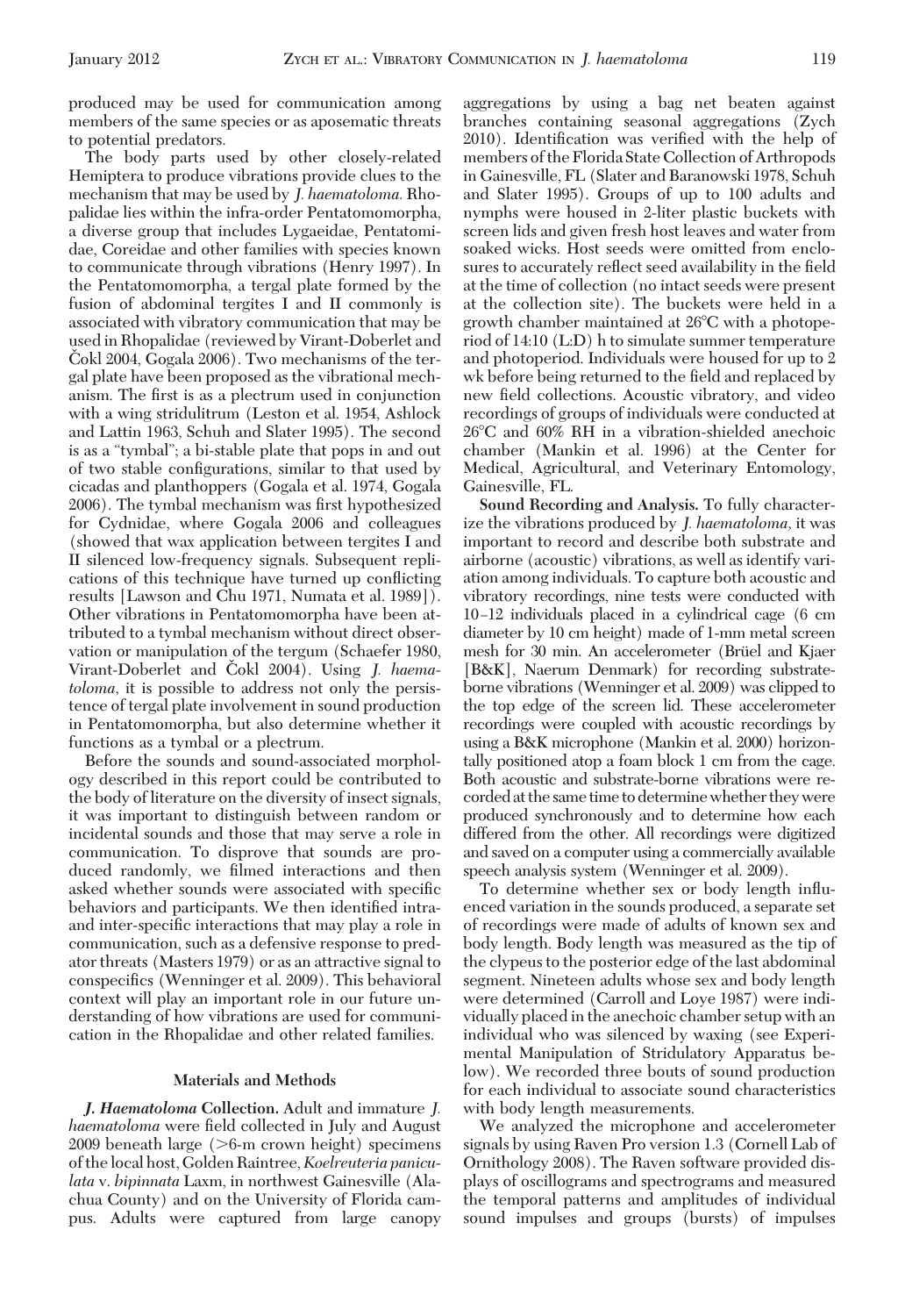(Mankin et al. 2008), the dominant frequencies of bursts, and the maximum frequency ranges of bursts.

**Sound-associated Behaviors.** To identify behaviors that may be associated with sound production, we filmed field-caught individuals while recording sounds, and asked whether or not sounds occurred more frequently when certain behaviors occurred. Preliminary observations showed that sounds were not produced outside of encounters between adults. Behavioral analysis was therefore restricted to encounters between individuals. Groups of four to ten adults were placed in ßat rectangular plastic "interaction" containers (5 by 8 by 2 cm) with one of the two widest surfaces of the container replaced with a fine mesh screen that faced a B&K microphone as described above. Interaction containers were held vertically with one clear surface facing a SONY HD Handycam video camera, illuminated from 0.5 m above using a 120 W incandescent light bulb. Filming took place through the nonmesh face of the container at normal speed by using the HD macro setting. Fresh field-collected adult individuals were used for each recording session, and were allowed to acclimate for 30 min before the start of recording. Sound and video recording continued for 60 min.

To standardize among group interaction trials, we restricted this analysis to the first ten encounters after the 30-min acclimation period. Encounters were characterized as the period starting when two individuals at least one body-length apart initiate physical contact with any appendage, and ending the moment they move to greater than one body length apart. Encounters were then characterized according to the relative speed of individuals entering into the encounter, the sex of participants, the presence or absence of specific behaviors, and whether or not sounds were produced (by a signaler). The relative speed of each individual moving into and away from a physical contact was measured in terms of body length(s), and assigned to each participant according to "approaching" and "approached" as the individual moving with the greatest or least velocity at the start of an encounter (respectively). We categorized two encounter-specific behaviors in addition to recording the sex and speed of encounter participants. We defined "body rocking" as taking place when an individual rolled or rocked its entire body from side to side around the anteriorposterior axis. When the approaching individual crawled completely on top of the approached individual, we referred to this as "crawling onto" which was chosen over "mounting" to emphasize that no effort was made to associate this behavior with copulation. The relative speed of each individual moving into and away from a physical contact was measured in terms of body lengths per second, and assigned to each participant according to "approaching" and "approached" as the individual moving with the greatest or least velocity at the start of an encounter. The first ten encounters for each group were then pooled together totaling 100 scored encounters.

Ten groups of individuals were filmed in September 2009 before the mating season. Additional tests were conducted in November 2010, after mating had begun, with the following modifications. To capture encounters that could result in mating, no acclimation period was possible, as individuals typically paired within several minutes after being placed in the containers together. Because of time constraints, only seven groups were recorded and analyzed. Because individuals moved considerably less upon being paired, two trials resulted in fewer than ten encounters.

**Statistical Analyses of Behavioral Encounters.** We pooled encounters across interaction trials to total 100 encounters in the nonmating season in 2009, and 63 encounters in the mating season in 2010. Trials were not pooled between seasons. This pooling was necessary to achieve adequate numbers of targeted behaviors to associate with sound production. Encounters were categorized by the presence or absence of target behavior, the approached sex, and the approaching sex. During the mating-season encounters were further categorized by whether or not the encounter resulted in mating between the two participants. A two-way contingency table with sound  $(+)$  or no sound  $(-)$  as the response variable was created for each of these encounter variables. A Fisher  $\chi^2$  (chisquared) test then was used to determine if there was a significant difference in the number of encounters featuring a specific behavior or participant sex combination that resulted in signaling. Two-tailed  $\chi^2$  values are reported because they are a more conservative representation of the difference between two groups than a one-tailed test (Fisher 1922). Data analysis was completed using JMP statistical software (SAS Institute 2008).

**Sound Production Mechanism.** Using three approaches, we confirmed that *J. haematoloma* produced sound by use of a plectrum and stridulitrum, the most commonly found sound production mechanism in terrestrial Heteroptera. We first used a series of high-speed video recordings to identify structures that move specifically in association with sound production and that could function as a plectrum, the basic mechanism most common in terrestrial Heteroptera. After identifying a putative plectrum, we then captured high-resolution surface images of the articulating side of the hind wings to determine whether there was a stridulitrum that articulated with the putative plectrum. Lastly, we performed a series of loss-offunction manipulations to verify that we had correctly identified the structures involved in sound production. These consisted of removing suspected structures, or preventing their movement, and then recording any sounds produced by those individuals in conspecific interactions.

**Plectrum Identification.**To identify a putative plectrum, we searched for body part movements that corresponded to the rate and behaviors during brief periods of sound production. Individuals with wings removed were filmed using a high-speed video camera  $(250$  frames/s) fitted with a macrolens under infra-red illumination (Autumn et al. 2006). Individuals were placed in five groups of four into small  $(10 \text{ by } 8 \text{ by } 4$ cm) clear plastic enclosures, and recorded for 15-s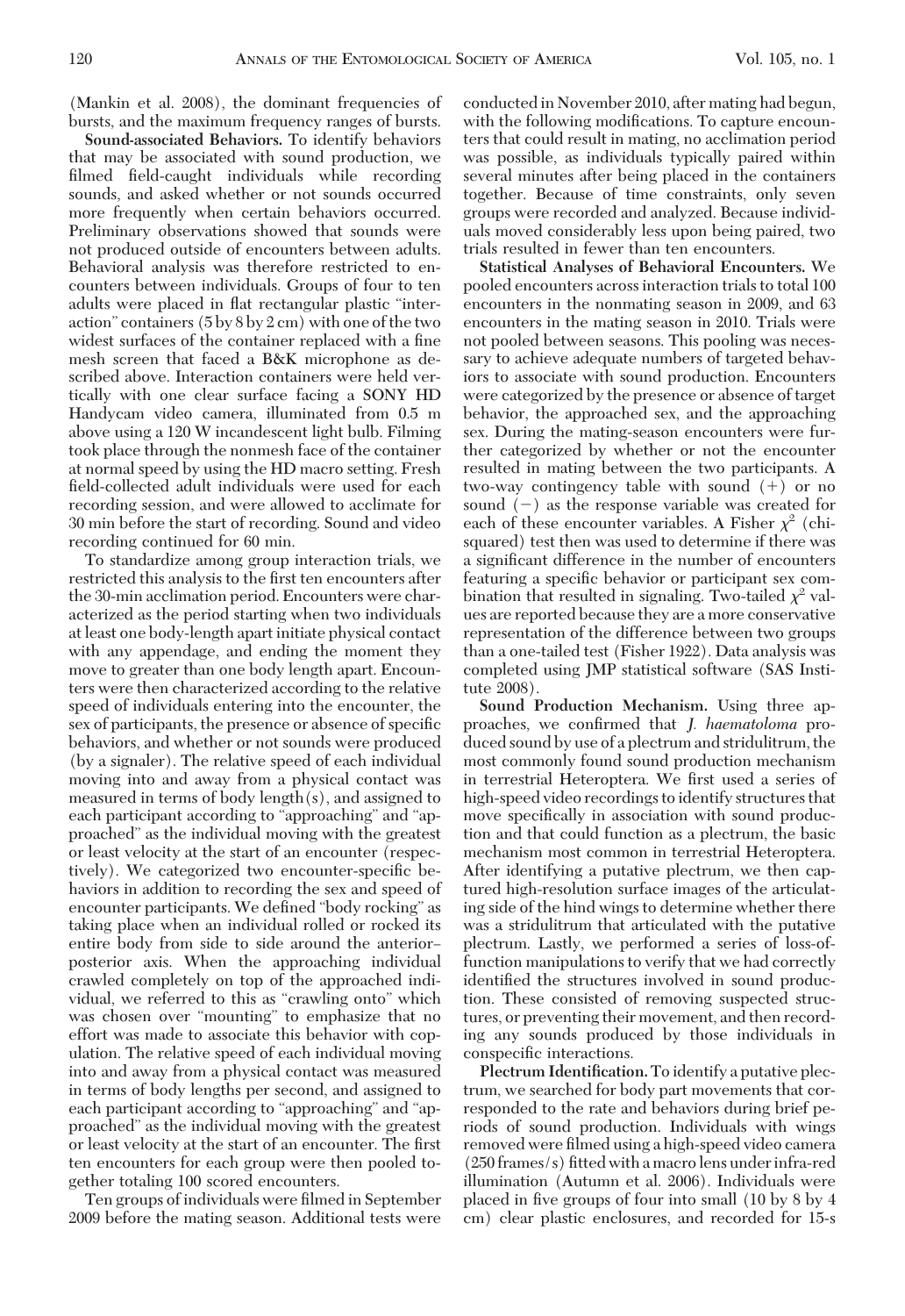intervals encompassing acoustic activity. The specific behavioral context in which sounds were observed from behavioral trials made it possible to attribute recorded sounds to specific individuals being filmed. Because a single individual per interaction produces signals, film analysis was restricted to encounters in which the individual producing sounds was isolated within a frame to ensure that body part movements were correctly attributed to the stridulating individual. Synchronous high-speed video and sound recording was not available for this analysis, but video analysis was restricted to those 15-s periods of video in which sounds were being continuously produced. When repetitive movements were discovered, the cycle-rates were calculated using Photron Fastcam Viewer (Photron Limited 2006). This calculation was used in place of synchronous high-speed sound and video recording to determine whether the putative plectrum moved at a rate sufficient to generate the repetition rates observed during recording sessions.

**Stridulitrum.** Because initial inspection of the highspeed videos suggested that the moving part, or plectrum, associated with sound production was the plate formed by the fusion of abdominal tergites I and II, we considered whether the undersurface of the metathoracic wing possessed a stridulitrum that could be used in conjunction with the moving plectrum to produce sound. We used Scanning Electron Microscopy (SEM) to capture a surface image of the underside of the metathoracic wing. Images were obtained using a variable-pressure scanning electron microscope (Zeiss Evo MA10, Peabody, MA) pressurized at 70 Pa. The left metathoracic wing was removed from freezekilled specimens by using forceps and then mounted on carbon tape dorsal side down. The remaining wings were removed using forceps, and the whole body placed venter-side down for images of the thorax and abdominal tergites I and II. One male and one female were included in the SEM-image set that were typical of the distribution of body lengths observed in the population. The images were similar, so only images of males are displayed in the figures. SEM images of the underside of the metathoracic wing and abdominal tergites were completed at the Thermal Ionization Mass Spectrometry and Scanning Electron Microscope Laboratory in the University of Florida Department of Geological Sciences.

**Experimental Manipulation of the Stridulatory Apparatus.** To verify that the structures identified using high-speed video analysis and SEM imaging are essential for sound production, we silenced individuals by removing the stridulitrum and preventing movement of the plectrum. Twenty males were collected that had previously been observed producing signals. Ten were chilled for 10 min in an airtight container at  $-10^{\circ}$ C, and removed fore and metathoracic wings by pulling at the wing base slowly. After wing removal, individuals were allowed to rest and come to room temperature for 1 hr before being placed together in the interaction containers and recorded. Because wing removal did not result in complete silencing, melted paraffin wax was applied beneath the wings of the remaining 10 males between abdominal tergites I and II after Gogala (1990). This prevented anteriorposterior movement of the abdominal tergites. Care was taken not to wax the wings to the thorax so that any role of wing movement in sound production independent of plectrum movement still could be observed. Individuals were checked after waxing to ensure that they still had complete use of all their legs, wings, and antennae and did not show any noticeable alterations of their behavior. After wax application, the 10 males were placed in the interaction container together and recorded to determine if muting was complete.

**Acoustic Response to Threat Stimuli.** To determine whether sounds may be used as defensive signals in response to threat, we recorded sounds produced during filmed interactions with ants, cockroaches, and simulated predation events. We used two types of threat stimuli: arthropod threats and simulated vertebrate predator threats. Two adult individuals were placed in a large petri-dish fitted with a screen lid and suspended in the same manner as the normal interaction trials and were allowed to acclimate for 10 min while being filmed and recorded. Threat stimuli consisted of either four large  $(>5$  mm in length) carpenter ants (*Camponotus* sp.) or two American cockroaches (*Periplaneta americana* L.) of  $\approx$ 10-mm body length. After the acclimation period, the threat stimuli were introduced to the container, and interactions and sounds were recorded for 30 min. This procedure was repeated twice with new adults for each arthropod "threat."

Because these insects are highly chemically protected (Aldrich et al. 1990a), it is possible that other invertebrates do not pose a serious threat. Therefore, simulated vertebrate predator threats were conducted using isolated adult males in the sound chamber while recording with a microphone. Adult males were used because the interaction trials suggested they were the most likely to produce sounds in conspecific encounters. Six males were individually "attacked" by tugging on the legs and antennae with forceps on a stage in front of a recording microphone. A separate set of six adult males were individually picked up between the thumb and index finger and rolled between the fingers in front of the microphone four times for  $\approx 30$  s each.

#### **Results**

**Sounds.** Vibrations were detectable both in the substrate and as audible sound; each type of vibration was produced synchronously. These vibrations consisted of repetitions of a single short, stereotyped burst (corresponding to a phrase in Eliopoulos 2006) without any frequency modulation. Burst rate was highly variable among bouts (up to 40 per s), however, the structure of each discrete burst remained fixed for an individual. The frequency range of each acoustic burst was contained within 0.5 and 12 kHz (e.g., Fig. 1). The first dominant frequency band spanned 1–5.5 kHz. The second higher frequency band spanned 7.5–10 kHz. The frequency ranges of sounds and associated substrate-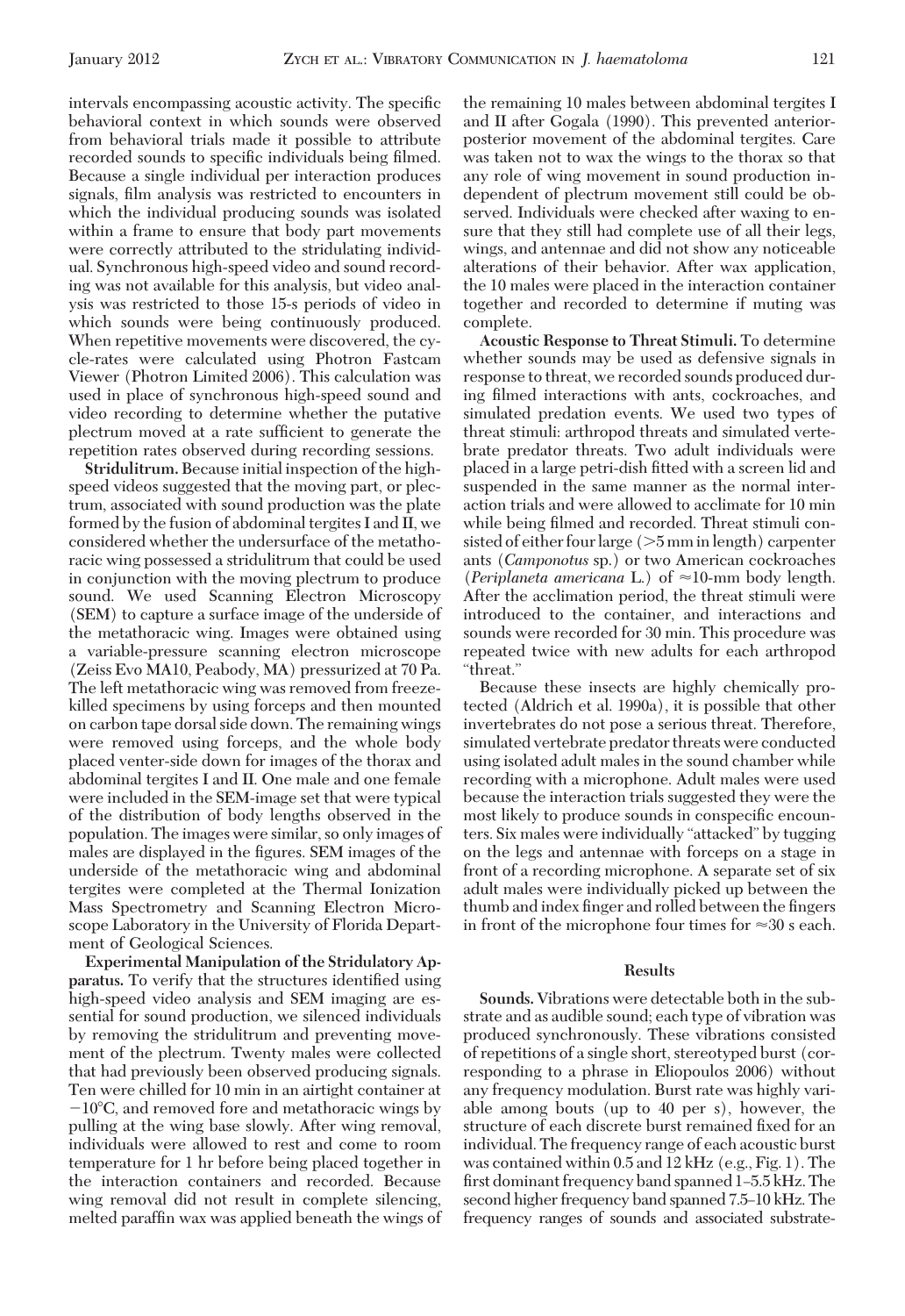

**Fig. 1.** Spectrogram comparisons of bursts produced by a male *J. haematoloma*, recorded simultaneously by a microphone (A, airborne sound) and an accelerometer (B, substrate vibration). The two-chirp couplet structure of each burst is less apparent in the substrate vibration. Darker shading indicates greater relative energy.

borne vibrations were within the detection range of insect vibration sensing organs found in other species of plant-dwelling Hemiptera (Cokl 1983, Shaw 1994).

Within a burst, there was a clear paired couplet structure in the airborne component of the signal that consisted of two short, distinct chirps (see terminology in Eliopoulos 2006). The first chirp consistently showed a higher amplitude (power) than the second (Fig. 1A). This two-chirp couplet, somewhat less apparent in the substrate-borne signal than in the airborne signal (Fig. 1B), was comprised of a series of  $4-7$ impulses per chirp, as in the example of Fig. 2.

The mean values of three sets of 20 bursts per measured individual  $(N = 19)$  were compared for the following analyses. Chirp interval was positively cor-

related with body length (linear,  $N = 19$ ,  $F = 17.54$ ,  $r^2 = 0.5078, P = 0.0006, Fig. 3$ . Though chirp interval was fixed for an individual (*SE*  $\pm$  0.2 ms within a selected individual), burst rate varied widely from 1 to 40 bursts/s. In bouts of sound production showing high burst rate, the two-chirp couplet was always produced faster (less time between bursts), rather than decreasing the pulse interval within bursts.

**Sound-associated Behaviors.** All sounds recorded took place in a very specific behavioral context: they were exclusive to encounters between two adults of the same species. Sounds were only produced by a single interaction participant at the start of a physical encounter between two adults. Sounds were produced exclusively in this encounter context and were not made outside of periods of physical contact.

The individual that produced sounds, referred to here as the approached, was always the individual



**Fig. 2.** Oscillogram of a single burst showing impulse structure in a microphone recording. Impulses 1–5, first chirp; impulses 6-11, second chirp in the burst.



**Fig. 3.** Relationship between chirp interval, the time between the end of the first and the beginning of the second chirp of a burst, and body length of female (triangles) and male (circles) adult *J. haematoloma*. Solid line indicates the linear regression.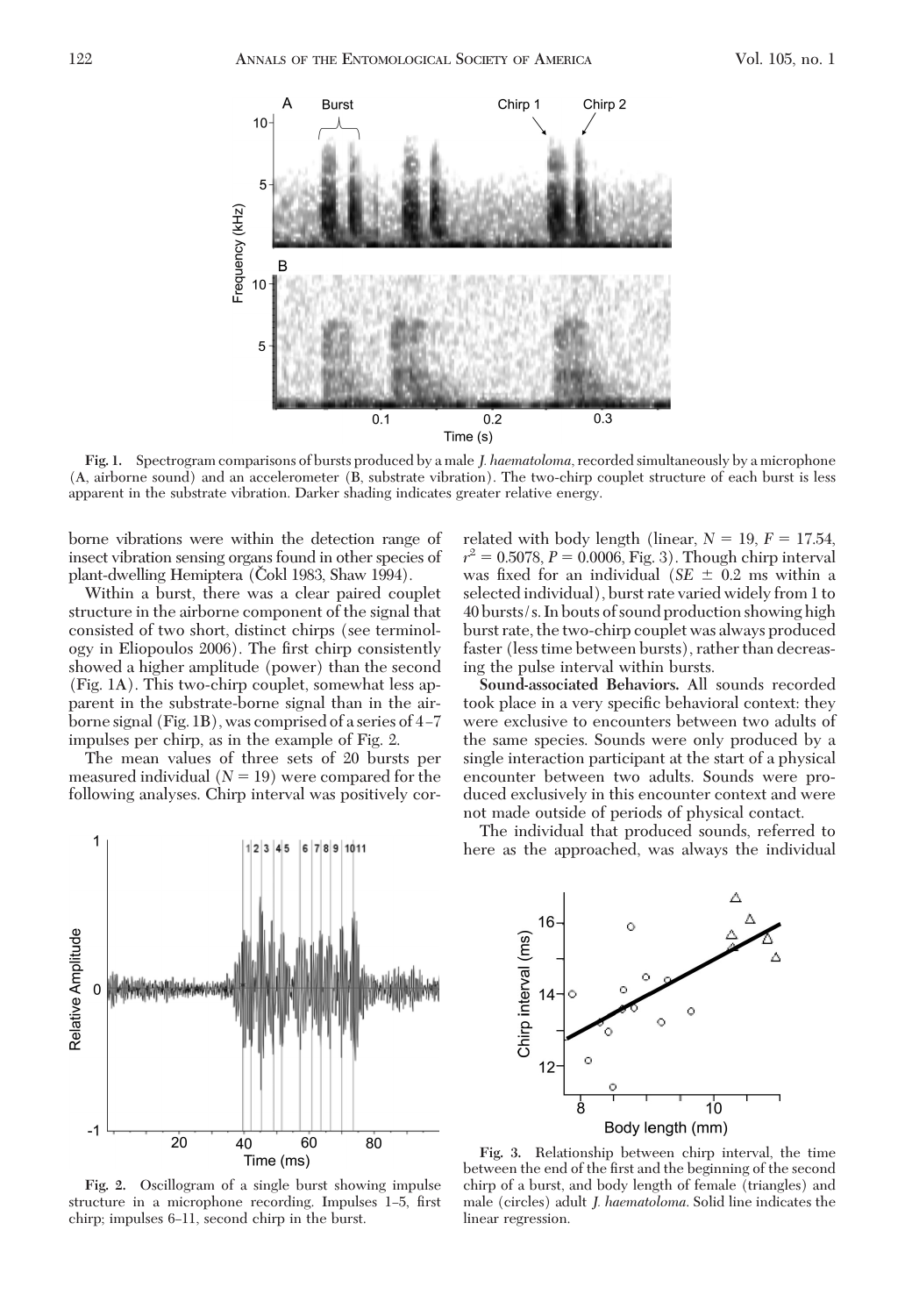|        | Table 1. Effect of specific combinations of sex and behavior of approaching male and female adults on the occurrence or absence        |  |  |  |  |  |
|--------|----------------------------------------------------------------------------------------------------------------------------------------|--|--|--|--|--|
|        | of a signal by approached male and female adults during encounters before beginning of mating season and after the beginning of mating |  |  |  |  |  |
| season |                                                                                                                                        |  |  |  |  |  |

| Encounter combinations                                                      |     | Pre-     |                  | Post- |          |          |
|-----------------------------------------------------------------------------|-----|----------|------------------|-------|----------|----------|
|                                                                             | N   | $\chi^2$ | $\boldsymbol{P}$ | N     | $\chi^2$ |          |
| Grouped by sex                                                              |     |          |                  |       |          |          |
| $S^{\pm}$ by $\leftarrow$ sex when M or $F \rightarrow$                     | 100 | 6.731    | 0.0159           | 63    | 1.239    | 0.2657   |
| $S_{\pm}$ by $\leftarrow$ sex when $M \rightarrow$                          | 59  | 0.299    | 0.7381           | 42    | 1.952    | 0.1623   |
| $S\pm$ by $\leftarrow$ sex when $F \rightarrow$                             | 41  | 0.370    | 1.000            | 21    | 2.130    | 0.1444   |
| $\rightarrow$ sex when S <sup><math>\pm</math></sup> by M or F $\leftarrow$ | 100 | 16.246   | < 0.0001         | 63    | 16.247   | < 0.0001 |
| $\rightarrow$ sex when S <sup><math>\pm</math></sup> by M $\leftarrow$      | 52  | 6.405    | 0.0202           | 27    | 7.895    | 0.005    |
| $\rightarrow$ sex when S <sup><math>\pm</math></sup> by F $\leftarrow$      | 48  | 4.396    | 0.0489           | 36    | 11.197   | 0.0008   |
| Grouped by behavior                                                         |     |          |                  |       |          |          |
| $S^{\pm}$ when $\rightarrow$ crawls on $\leftarrow$                         | 100 | 22.537   | < 0.0001         | 63    | 10.197   |          |
| $S_{\pm}$ when $\leftarrow$ rocks body                                      | 100 | 2.912    | 0.243            | 63    | 11.599   | 0.007    |

*P* values from Fisher's two-tailed test performed using a  $\chi^2$  contingency table of the presence or absence of signals during N observations of each encounter type  $(df = 1)$ , sorted by sex of participants or by presence or absence of listed behaviors.

 $\rightarrow$ , approaching;  $\leftarrow$ , approached; M, male; F, female; +, occurrence; -, absence; *S*, signal; Pre-, before beginning of mating season; Post-, after the beginning of mating season.

moving with the least relative velocity (body lengths/s) at the start of the encounter  $(N = 100)$ . The individual moving with the most velocity, the approacher, was always silent; consequently, only approached individuals were signalers. These results suggest that signals are a direct response to approaches by other individuals and are not used in long or shortrange mate attraction.

**Nonmating Aggregations (2009 Trials).** In trials conducted with specimens collected from nonfeeding, nonmating aggregations in 2009, certain target behaviors and sex combinations during encounters strongly increased the probability that an encounter produced sounds (Table 1). Sounds were produced in 100% of encounters where the approaching individual climbed on top of the signaler  $(N = 19)$ . Approaching males crawled onto other individuals significantly more than approaching females, regardless of the sex of the signaler  $(N = 100, df = 1, \chi^2 = 9.005, P = 0.0035)$ . Males also crawled onto other males more frequently than females. Because all encounters where an individual crawled on top of another resulted in sound production by the crawled-on individual, the male bias in crawling behavior is a reßection of male-bias in the sex of approachers during interactions which produced sounds. Signals also were produced much more frequently in encounters where the approached signaler shook his or her body laterally from side to side, a behavior that occurred more frequently when that individual was crawled upon ( $N = 100$ , df = 1,  $\chi^2$  = 13.020,  $P = 0.0062$ ). The strong association between being crawled upon and body rocking by the approached individual suggests that the function of sounds may be to discourage close physical contact.

**Mating Aggregations (2010 Trials).** In the seven trials observed after mating had begun in natural populations, pairings took place within the first 15 min of observation  $(N = 12)$ . These pairings were initiated with physical contact, rapid mounting by the male, and subsequent coupling, similar to the mating sequence described by Carroll and Corneli (1995) for Oklahoma and Florida populations of *J. haematoloma.* Though

crawled-upon individuals signaled more frequently than in encounters where they were not crawled upon  $(N = 63, df = 1, \chi^2 = 10.197, P = 0.0014)$ , sounds occurred in only 73.2% (31/40) of those encounters, not 100% as observed in the nonmating season. Furthermore, only 58.3% of mounting encounters that resulted in pairing  $(N = 12)$  produced sounds. Using a nominal logistic regression, we compared the response to being crawled upon during mating and nonmating seasons and found that the probability of producing sounds when crawled upon during the mating season was significantly lower than in the nonmating season (*N* = 163, df = 3,  $\chi^2$  = 41.023, *P* < 0.0001).

In contrast to the encounters in trials using nonmating aggregations, the sex of the approached individual was not a significant predictor of sound production in trials during the mating season (Table 1). Whether or not an encounter between a male and a female produced sounds during the mating season was not related to mating outcome ( $N = 40$ , df = 1,  $\chi^2$  =  $0.0049, P = 0.9443$ .

**Sound Production Mechanism.** High speed video of individual interactions with wings removed showed rapid  $(15-25 \text{ cycles/s})$  anterior-posterior movement of the fused abdominal tergites I and II. During the period of rapid tergal movements, all other parts of the body remained isolated from movement (including head, mouthparts, legs, and thorax). This form of tergal movement only was observed in the approached individual for the five interactions filmed during the high speed video sessions. The rate of contractions (forward-backward) fell within the typical repetition rate observed when bursts are produced (25Hz). The anterior–posterior movement of the tergal plate was not accompanied by any deformation, depression, or folding of the tergites or corresponding sternites. Consequently, we can be reasonably certain that the tergal plate does not function as a tymbal to produce signals, as has been suggested by previous authors for this and other families in the Pentatomomorpha (Gogala et al. 1974, 1984; Virant-Doberlet and Čokl 2004).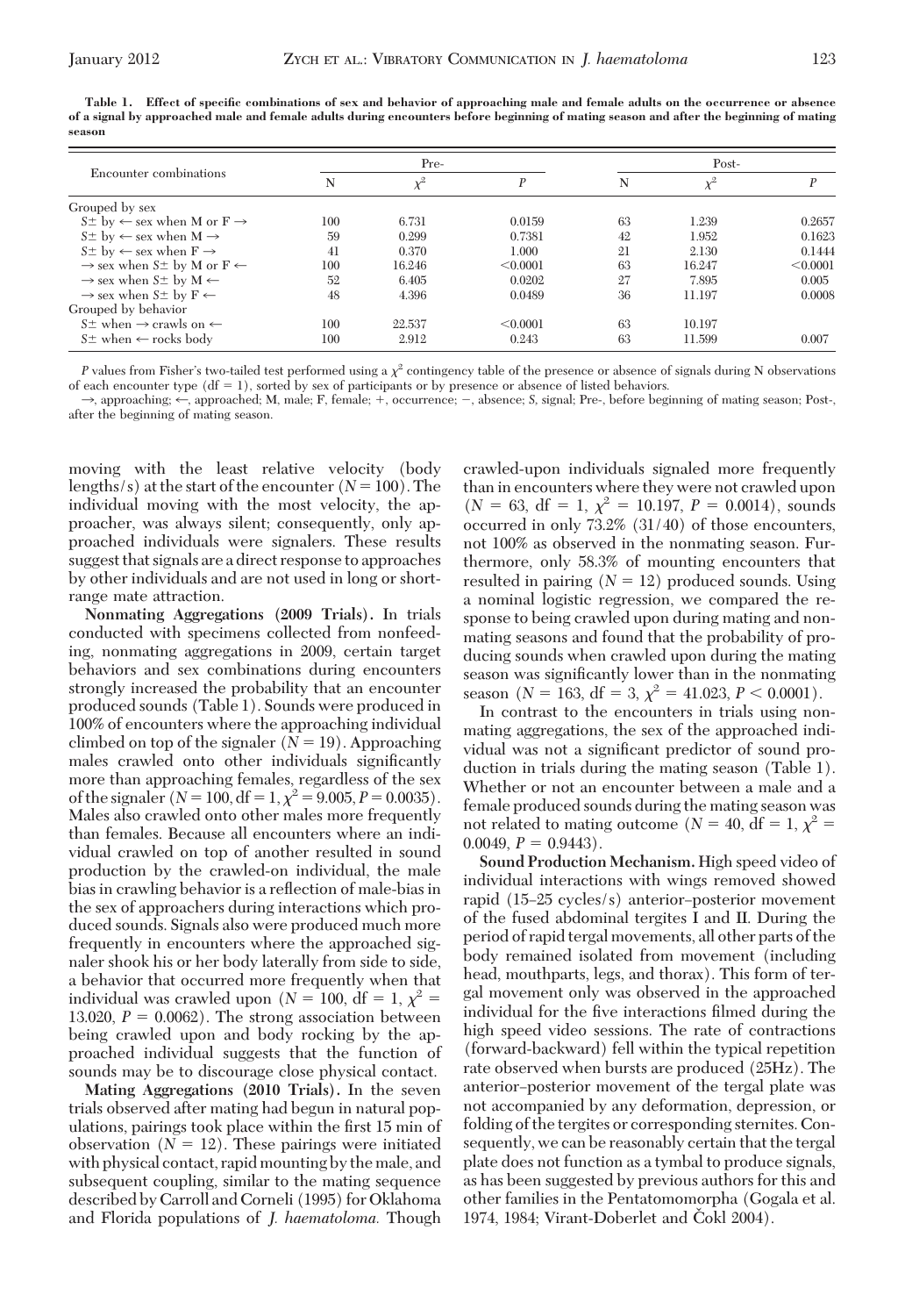

**Fig. 4.** Adult male *J. haematoloma*, SEM image of the ventral side of the left metathoracic wing. Arrow indicates stridulitrum on costal vein; scale bar, 200  $\mu$ m.

SEM images obtained of the undersides of the right and left metathoracic-wings confirmed the presence of a stridulitrum located on the ventral side of the costal vein of the metathoracic wing (Fig. 4). The stridulitrum opposes a raised surface on the dorsal side of abdominal tergite I which, when moved along the observed anterior-posterior field of movement, follows the length of the stridulitrum against the grain of the stridulitrum teeth (Fig. 5). Stridulitra were found in both male and female adults and were absent on the wing pads of nymphs.

The experimental loss-of-function manipulations supported the hypothesis that the wings act in concert

with abdominal tergites I and II to produce sounds. Experimental removal of the wings followed by the acoustic analysis revealed that wings are needed to produce high-frequency components of sounds, but not low-frequency components. Metathoracic wing removal eliminated all higher frequency components of signals, and reduced the two-chirp couplet structure to a single low-frequency chirp (0–1000 Hz, Fig. 6); however, it did not silence signals completely. Application of wax between the thorax and abdominal tergites I and II successfully silenced individuals by preventing anterior–posterior movement of abdominal tergites I and II. These observations suggest that



Fig. 5. Adult male *J. haematoloma* right abdominal tergites I and II. Dashed double-headed arrow indicates field of motion of abdominal segments along anterior-posterior axis, single headed arrow indicates plectrum surface. Th, thorax; scale bar,  $200 \mu m$ .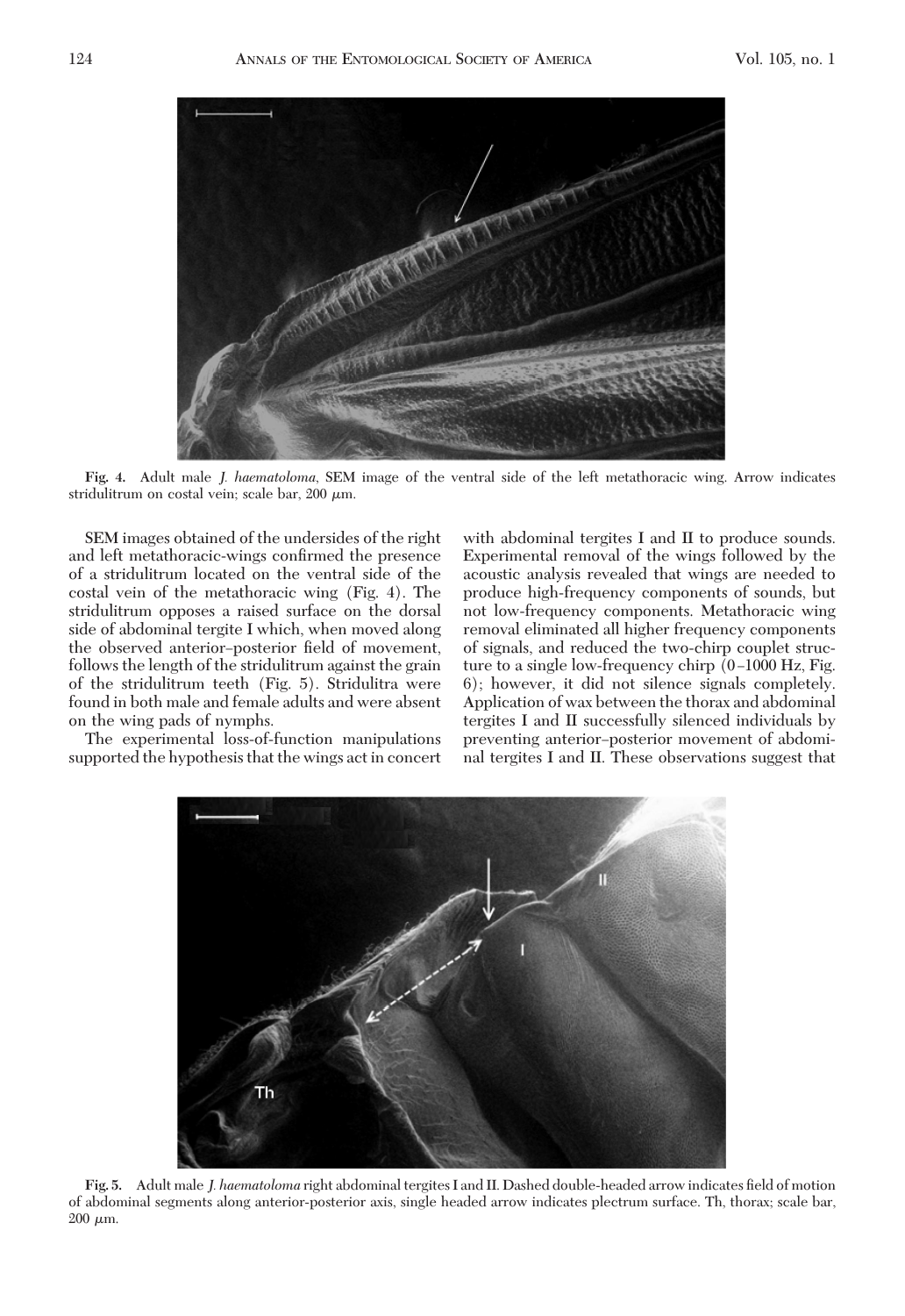

**Fig. 6.** Sample spectrograms of bursts produced by a male with wings (A, expanded view in B), and a male with wings removed (C, expanded viewin D).Wing removal abruptly silenced all higher-frequency spectra, and eliminated the two-chirp couplet structure. Numbered labels mark the second chirp of each burst in B and the end of each burst in D.

the high-frequency two-chirp couplet is generated by the forward (first chirp) and backward (second chirp) movement of the tergal plate against a metathoracic wing stridulitrum. Without wings, the forward-reverse movements of the tergal plate no longer generate high-frequency sounds by rubbing against the stridulitrum. The remaining low-frequency percussive signals after wing removal corresponded to the impact of the tergal plate on the posterior edge of the metanotum.

**Acoustic Response to Threat Stimuli.**In the series of arthropod "threat" encounters, sounds were never producedininter-species encounters, between*Jadera* and cockroaches  $(N = 23)$  or ants  $(N = 17)$ . There was apparent release of chemical defense volatiles by each adult which caused the roaches and ants to clean themselves thoroughly. Pinching legs and antennae with forceps did not successfully elicit sounds from any males. Smothering between the thumb and index Þnger encouraged sound production by all individuals  $(N = 6)$  so long as constant pressure was applied. Defensive chemicals (toasty almond smell) could be smelled after the smothering treatment.

## **Discussion**

We have shown that *J. haematoloma* produces substrate and airborne vibrations in a unique behavioral context by using similar morphological structures used by other closely related Hemiptera. The sounds presented here show superficial similarity to other Hemiptera that have short stereotyped signals without much signal modulation (Gogala 1984). There was a positive relationship between chirp interval and body length. *Jadera haematoloma* sounds lack the complex modulation or multiple song types that have been observed in the courtship rituals of some Pentatomidae (Čokl et al.  $2001$ ) and strongly differ from the continuous, heavily modulated sounds produced by

various Cicadidae (Drosopoulos et al. 2006), Membracidae (Rodriguez et al. 2004), and Psyllidae (Percy et al. 2004). A potential benefit of the broadband frequency range and minimal temporal modulation is that the signal can be easily identified and interpreted within a variety of different substrates. Typically, *J. haematoloma* are found aggregating on many different substrates, and there is considerable variation in how leaves, stems, branches or other structures transmit and attenuate signals compared with airborne transmission (Mankin et al. 2008).

The tergal plate and wing-stridulitrum mechanism found in *J. haematoloma* has been observed in several other members of the Pentatomomorpha; Piesmatidae (Leston et al. 1954, Jorigtoo et al. 1998) two lygaeid genera (*Piesma and Kleidocerys,* Ashlock and Lattin 1963); Cydnidae; and the Thyreocoridae (Gogala et al. 1974, Schaefer 1980) but is not similar to the tymbal mechanism observed in Sternorrhyncha. The stridulation shown here in absence of deformation of the tergal plate favors the plectrum hypothesis over the tymbal hypothesis for the role of the tergal plate in vibration production. The Cydnidae, which also possess a metathoracic wing stridulitrum and abdominal plectrum, differs from *Jadera* in sound complexity. *Jadera* produced only a single repeated burst, with fewer discrete harmonics detectable through the substrate, and did not demonstrate the diversity of context-specific songs observed by Gogala et al. (1974) in the Cydnidae. High-resolution recordings were unavailable for comparisons with sounds produced by the Lygaeidae, Tessaratomidae, Scutelleridae, Thaumastellidae, and Leptopodidae, which have similar wing and tergal plate morphology. The recordings by Gogala (1990) of adult male *Arhyssus hyoscyami* (Hemiptera: Rhopalidae) very closely resembled those recorded here; signals were succinct and highly stereotyped, however, the specified frequency range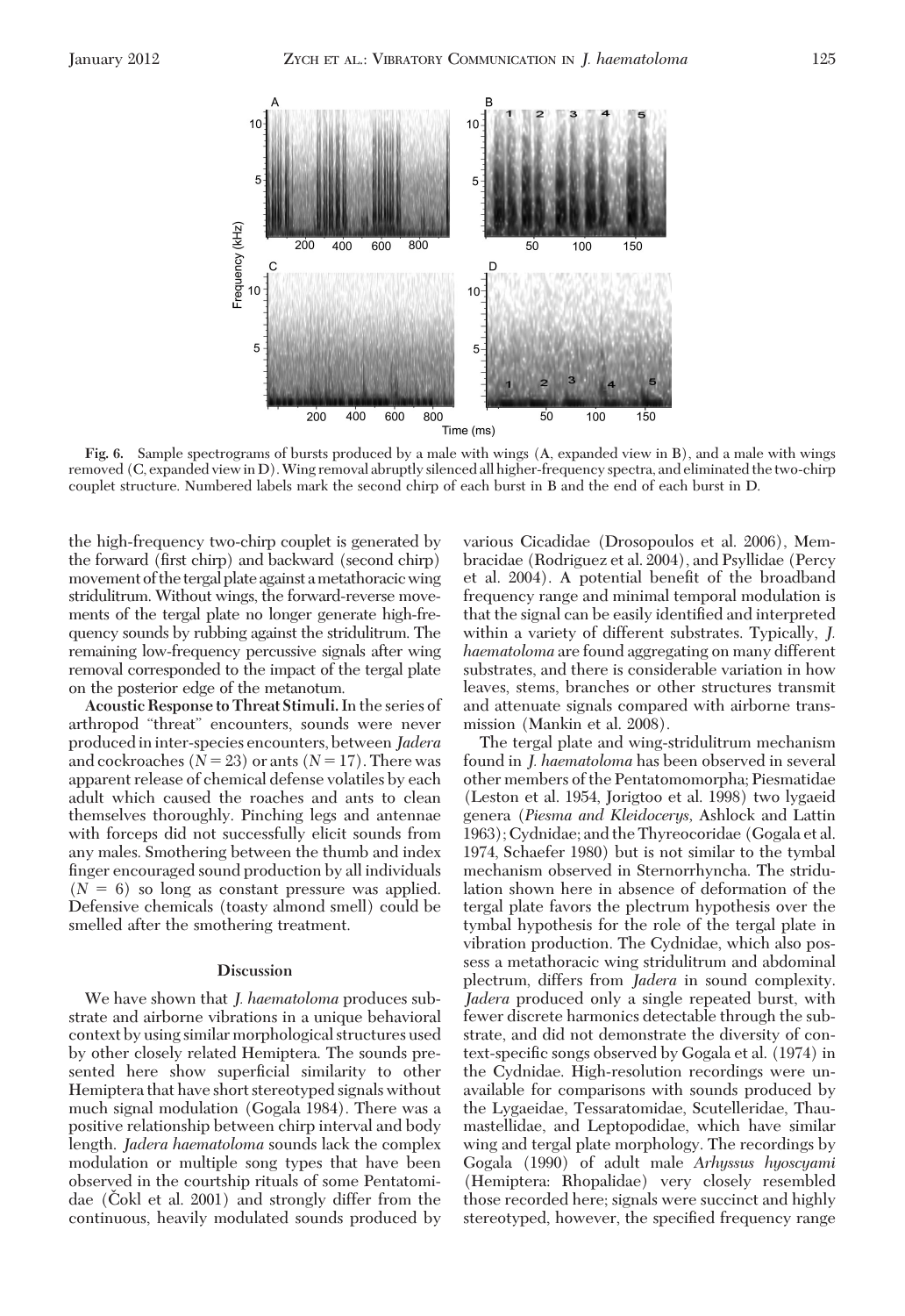was much lower than those recorded here (80 Hz), possibly because of differences in recording equipment. From these observations drawn from the literature, it is clear that a shared sound producing mechanism does not necessarily confer acoustic similarity.

The behavioral context of sound production suggests that sounds may be signals in response to an approach by another individual. Sound production began by an individual who was approached by a conspecific moving at greater speed. The specific behavioral context of sound production by *J. haematoloma* is unique because the sounding role in an encounter is determined by the relative speed of the individual, regardless of its sex. In most hemipteran communication systems, the signaler role is stereotyped by sex or age as is appropriate signaler identification during courtship and mother-offspring interactions (Cocroft 2001, Cocroft and Rodriguez 2005). Because two adult *J. haematoloma* are already touching when sounds are produced, and because it occurs in the absence of offspring, it is clear that sounds are not used as signals to attract conspecifics from a distance or to alert offspring to threats. On the contrary, increased repetition rates associated with being crawled upon and simultaneous body rocking behavior suggest that sounds are more common in proximate interactions. The association of sounds with close proximity between individuals and with body rocking suggests these vibrations are used to deter contact with conspecifics. Decreased acoustic response to being crawled upon during the mating season might suggest that signals are being used to indicate that a female or male is unreceptive to mating. However, the results show that during male-female encounters, sounds did not influence mating outcome during the mating season. Therefore further investigation into the influence of field density, food availability, and rates of cannibalism in the field are needed to address the seasonality of this behavior.

All inter-species interactions with other arthropods failed to produce sounds. Though handling the insects caused them to produce sound, all other threat stimuli failed to elicit signals. *Jadera haematoloma* is chemically protected, and may only experience real threat from larger vertebrate predators (Aldrich et al. 1990a, 1990b) which have been shown to respond negatively to aposematism in this species (Ribeiro 1989). These results support the hypothesis that sounds target nearby conspecifics and are not frequently used in inter-species interactions.

Our exploration of vibrations produced by *J. haematoloma* revealed that the vibration-producing structures are similar to other closely related Hemiptera. The tergal plate plectrum that *J. haematoloma* uses to produce sounds is shared by several other Heteroptera, supporting the hypothesis presented by Schaefer (1993) that the tergal plate plectrum is largely conserved in terrestrial Heteroptera with multiple independent origins of wing stridulating structures. However, there is still considerable acoustic variation among species using the same mechanism as *J. haematoloma.* Therefore, although sound producing structures may be conserved, the sounds themselves may not show phylogenetic signal. Instead, the function of signals and the behavioral context might be more important in shaping signal structure in this group of insects. Further exploration of signal diversity in target clades, and descriptions of each behavioral context would help to address this exciting question.

### **Acknowledgments**

We thank S. Tonia Hsieh for the use and assistance with high-speed filming equipment, Susan Halbert at the Florida State Arthropod Collections, and Ann Heatherington of the UF Department of Geology for assistance with SEM image collection.We also thank H. J. Brockman and C.W. Miller for help on early drafts of this manuscript. Funding for this research was provided by an NSF graduate research fellowship and University of Florida Alumni Fellowship to AFZ.

#### **References Cited**

- **Aldrich, J. R., S. P. Carroll,W. R. Lusby, M. J. Thompson, J. P. Kochansky, and R. M. Waters. 1990a.** Sapindaceae, cyanolipids, and bugs. J. Chem. Ecol. 16: 199-210.
- **Aldrich, J. R., S. P. Carroll, J. E. Oliver, W. R. Lusby, A. A. Rudmann, and R. M. Waters. 1990b.** Exocrine secretions of scentless plant bugs: *Jadera, Boisea* and *Niesthrea* species (Hemiptera: Heteroptera: Rhopalidae). Biochem. Syst. Ecol. 18: 369–376.
- **Ashlock, P. T., and J. D. Lattin. 1963.** Stridulatory mechanisms in the Lygaeidae, with a new American genus of Orsillinae (Hemiptera: Heteroptera). Ann. Entomol. Soc. Am. 56: 693-703.
- **Autumn, K., S. T. Hsieh, D. M. Dudek, J. Chen, C. Chitaphan, and R. J. Full. 2006.** Dynamics of geckos running vertically. J. Exp. Biol. 209: 260-272.
- **Carroll, S. P., and C. Boyd. 1992.** Host race radiation in the soapberry bug: natural history with the history. Evolution 46: 1052-1069.
- **Carroll, S. P., and P. S. Corneli. 1995.** Divergence in male mating tactics between two populations of the soapberry bug: genetic change and the evolution of a plastic reaction norm in a variable social environment. Behav. Ecol. 6:  $46 - 56$
- **Carroll, S. P., and J. E. Loye. 1987.** Specialization of *Jadera* species (Hemiptera: Rhopalidae) on seeds of Sapindaceae (Sapindales), and coevolutionary responses of defense and attack. Ann. Entomol. Soc. Am. 80: 373-378.
- **Carroll, S. P., M. Marler, R. Winchell, and H. Dingle. 2003.** Evolution of cryptic ßight morph and life history differences during host race radiation in the soapberry bug, *Jadera haematoloma* Herrich-Schaeffer (Hemiptera: Rhopalidae). Ann. Entomol. Soc. Am. 96: 135-143.
- **Cocroft, R. B. 2001.** Vibrational communication and the ecology of group-living, herbivorous insects. Am. Zool. 41: 1215-1221.
- **Cocroft, R. B., and R. L. Rodriguez. 2005.** The behavioral ecology of insect vibrational communication. Bioscience 55: 323-334.
- **Cˇ okl, A. 1983.** Functional properties of vibroreceptors in the legs of *Nezara viridula* [L] (Heteroptera: Pentatomidae). J. Comp. Physiol. A 150: 261-269.
- **Cˇ okl, A., H. L. McBrien, and J. G. Millar. 2001.** Comparison of substrate-borne vibrational signals of two stink bug species, *Acrosternum hilare* and *Nezara viridula* (Heteroptera: Pentatomidae). Ann. Entomol. Soc. Am. 94:  $471 - 479.$